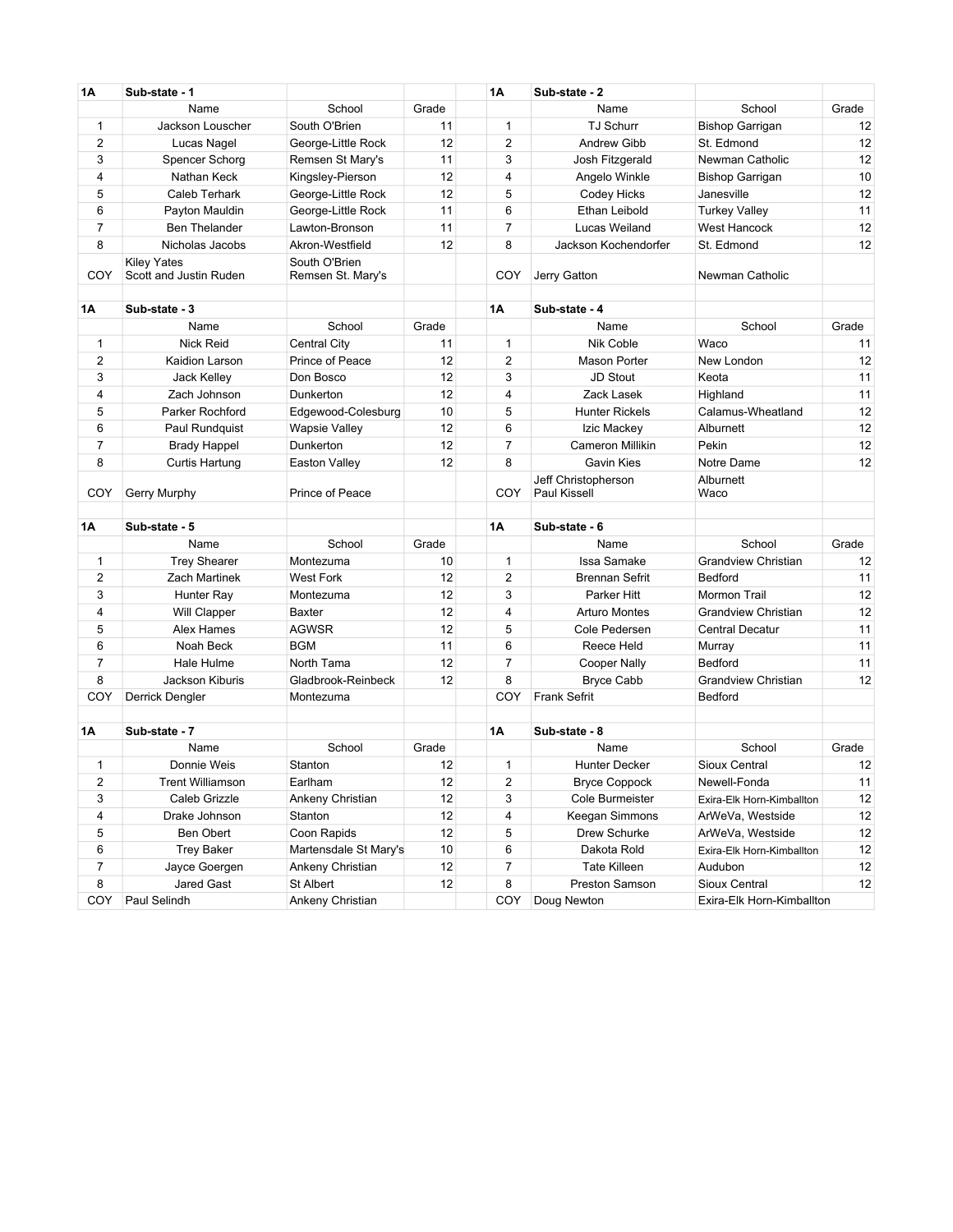| 2A                  | Sub-state - 1           |                         |       | 2A             | Sub-state - 2           |                                      |          |
|---------------------|-------------------------|-------------------------|-------|----------------|-------------------------|--------------------------------------|----------|
|                     | Name                    | School                  | Grade |                | Name                    | School                               | Grade    |
| 1                   | Bleeker, Cade           | Sioux Center            | 12    | $\mathbf{1}$   | <b>Carter Cuvelier</b>  | Aplington-Parkersburg                |          |
| $\overline{2}$      | De Jongh, Beau          | Boyden-Hull             | 12    | 2              | Connor Hill             | South Hamilton                       |          |
| 3                   | Brouwer, Grant          | Sibley-Och              | 12    | 3              | James Betz              | Garner-Hayfield-Ventura              |          |
| 4                   | Moser, Keyton           | Boyden-Hull             | 11    | $\overline{4}$ | <b>Tristan Sweitzer</b> | New Hampton                          |          |
| 5                   | Lorenzen, Lucas         | Okoboji                 | 9     | 5              | Logan Peters            | South Hamilton                       |          |
| 6                   | Busta, Avery            | <b>Forest City</b>      | 12    | 6              | Zachary Lane            | Crestwood                            |          |
| $\overline{7}$      | Dylshorn, Charlie       | Sioux Center            | 12    | $\overline{7}$ | Michael Sweeney         | Waukon                               |          |
| 8                   | Gramstad, Jalyn         | West Lyon               | 11    | 8              | <b>Brett Bobinet</b>    | Osage                                |          |
| COY                 | <b>Bill Francis</b>     | Boyden-Hull             |       | COY            | Nathan Hill             | South Hamilton                       |          |
| 2Α                  | Sub-state - 3           |                         |       | 2A             | Sub-state - 4           |                                      |          |
|                     | Name                    | School                  | Grade |                | Name                    | School                               | Grade    |
| 1                   | Jake Hilmer             | North Linn              | 12    | $\mathbf{1}$   | Cameron Soenksen        | Camanche                             | 11       |
| $\overline{2}$      | Haris Hoffman           | Cascade                 | 12    | 2              | Keaton Mitchell         | Wapello                              | 12       |
| 3                   | Justin Recker           | Monticello              | 10    | 3              | <b>Masen Miller</b>     | IC Regina                            | 11       |
| 4                   | Michael Keegan          | Beckman                 | 11    | 4              | Caleb Delzell           | Camanche                             | 11       |
| 5                   | Dom Robertson           | Oelwein                 | 12    | 5              | <b>Beau Cornwell</b>    | West Branch                          | 12       |
| 6                   | David Seber             | North Linn              | 12    | 6              | Ben Wolgemuth           | Mediapolis                           | 12       |
| $\overline{7}$      | <b>Andrew Stewart</b>   | Tipton                  | 12    | $\overline{7}$ | <b>Tom Butters</b>      | Mid Prairie                          | 12       |
| 8                   | Braeden Hoyer           | Northeast               | 12    | 8              | Jared Townsend          | Wilton                               | 12       |
| COY                 | Mike and Bob Hilmer     | North Linn              |       | COY            | Josh Davis              | Camanche                             |          |
|                     |                         |                         |       |                |                         |                                      |          |
| 2Α                  | Sub-state - 5           |                         |       | 2A             | Sub-state - 6           |                                      |          |
|                     | Name                    | School                  | Grade |                | Name                    | School                               | Grade    |
| 1                   | <b>Ryan Schmitt</b>     | Van Meter               | 12    | $\mathbf{1}$   | Ben Hereen              | Ogden                                | 12       |
| $\overline{2}$      | Nathan Weaver           | Chariton                | 12    | $\overline{2}$ | <b>Colton Harberts</b>  | Dike-New Hartford                    | 12       |
| 3                   | Andrew Van Ryswyk       | <b>PCM</b>              | 12    | 3              | <b>Braden Gibbons</b>   | Madrid                               | 11       |
| 4                   | <b>Trey Moore</b>       | <b>EBF</b>              | 12    | 4              | Zach Neubaum            | South Central Calhour                | 11       |
| 5                   | Josh Van Gorp           | Pella Christian         | 11    | 5              | <b>Trey Hinote</b>      | <b>Greene County</b>                 | 12       |
| 6                   | <b>Reed Worth</b>       | <b>PCM</b>              | 12    | 6              | Cade Fuller             | Dike-New Hartford                    | 12       |
| 7                   | <b>Anthony Potthoff</b> | Van Meter               | 11    | $\overline{7}$ | Peyton Pope             | <b>West Marshall</b>                 | 11       |
| 8                   | <b>Blake Chance</b>     | Albia                   | 10    | 8              | <b>Bryce Phelps</b>     | Denver                               | 10       |
| COY                 | Jed Alexander           | Van Meter               |       | COY            | <b>Clive Clark</b>      | South Central Calhoun                |          |
| 2Α                  | Sub-state - 7           |                         |       | 2A             | Sub-state - 8           |                                      |          |
|                     | Name                    | School                  | Grade |                | Name                    | School                               | Grade    |
| 1                   | Curran Ingram           | Des Moines Christian    | 11    | $\mathbf{1}$   | <b>Hunter Dekkers</b>   | <b>West Sioux</b>                    | 11       |
| $\overline{2}$      | <b>Bryce Achenbach</b>  | <b>Woodward Granger</b> | 11    | $\overline{2}$ | Cooper DeJean           | <b>OABCIG</b>                        | 10       |
| 3                   | Jack Tiarks             | Treynor                 | 11    | 3              | Brayton Van Kekerix     | Rock Valley                          | 12       |
| 4                   | Dawson Frost            | Mount Ayr               | 11    | 4              | Jacob Vis               | Western Christian                    | 12       |
| 5                   | Jack Stogdill           | Treynor                 | 11    | 5              | Carter Broek            | Western Christian                    | 12       |
| 6                   | Jon Schwarte            |                         | 11    |                |                         |                                      |          |
|                     |                         | Treynor                 | 12    | 6              | <b>Baxter Walsh</b>     | West Sioux                           | 12       |
| $\overline{7}$<br>8 | Jerry Jorgenson         | Treynor                 | 12    | 7<br>8         | <b>Tyler Hanks</b>      | Alta-Aurelia<br>Cherokee, Washingtor | 12<br>11 |
|                     | Noah Hoyt               | Woodward Granger        |       |                | Ryan Hurd               |                                      |          |
| COY                 | Jason Van Mersbergen    | Des Moines Christian    |       | COY            | Wade Vander Maten       | Rock Valley                          |          |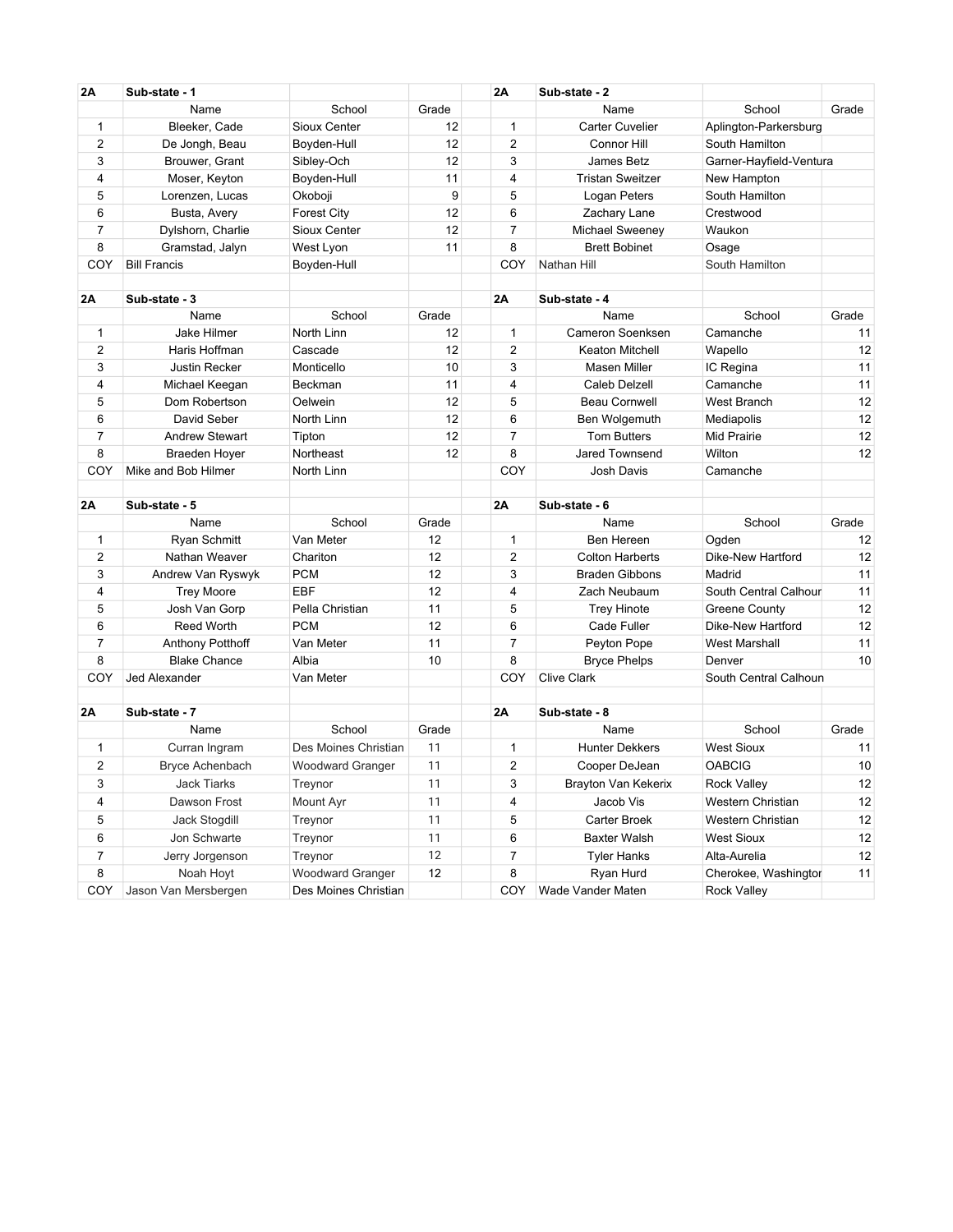|                | 3A Sub-state - 1      |                         |       |                | 3A Sub-state - 2       |                     |       |
|----------------|-----------------------|-------------------------|-------|----------------|------------------------|---------------------|-------|
|                | Name                  | School                  | Grade |                | Name                   | School              | Grade |
| 1              | Owen Coburn           | Spirit Lake             | 12    | 1              | Jackson Molstead       | <b>Charles City</b> | 12    |
| 2              | Daniel Wright         | Sergeant Bluff-Luton    | 11    | 2              | <b>Drew Enke</b>       | Clear Lake          | 12    |
| 3              | Alex Irwin            | I eMars                 | 12    | 3              | Henry Hoversten        | <b>Webster City</b> | 12    |
| 4              | <b>Connor Groves</b>  | Sergeant Bluff-Luton    | 12    | 4              | Karson Sharar          | Iowa Falls-Alden    | 10    |
| 5              | Alex Van Kalsbeek     | MOC Floyd Valley        | 11    | 5              | <b>Tate Storbeck</b>   | Clear Lake          | 12    |
| 6              | Cham Deng             | Storm Lake              | 11    | 6              | Hogan Hansen           | Waverly-Shell Rock  | 9     |
| 7              | Sam De Moss           | Sergeant Bluff-Luton    | 12    | $\overline{7}$ | Collin Bleich          | Algona              | 11    |
|                | COY Adam Vanderschaaf | Sergeant Bluff-Luton    |       | <b>COY</b>     | Jeremey Ainley         | Clear Lake          |       |
|                |                       |                         |       |                |                        |                     |       |
|                | 3A Sub-state - 3      |                         |       |                | 3A Sub-state - 4       |                     |       |
|                | Name                  | School                  | Grade |                | Name                   | School              | Grade |
| 1              | Derek Krogmann        | <b>West Delaware</b>    | 12    | 1              | AJ Becker              | Maquoketa           | 12    |
| 2              | <b>Dylan Peeters</b>  | Davenport, Assumption   | 12    | 2              | Keaton Kutcher         | <b>Mount Vernon</b> | 10    |
| 3              | <b>Nathan Michels</b> | <b>Benton Community</b> | 12    | 3              | Macklin Shanahan       | Maquoketa           | 12    |
| 4              | Sean Peeters          | Davenport, Assumption   | 11    | 4              | Jacob Schockemoehl     | Wahlert             | 11    |
| 5              | Kole Tupa             | Center Point - Urbana   | 11    | 5              | <b>Trevor Paulsen</b>  | Marion              | 12    |
| 6              | Kyle Kelly            | <b>West Delaware</b>    | 10    | 6              | Will Henricksen        | Marion              | 11    |
| 7              | Dylan Spina           | <b>Benton Community</b> | 12    | $\overline{7}$ | <b>Tucker Kinney</b>   | <b>DeWitt</b>       | 11    |
|                | COY Matt Uthoff       | <b>West Delaware</b>    |       | COY            | Matt Hartman           | Maquoketa           |       |
|                |                       |                         |       |                |                        |                     |       |
|                | 3A Sub-state - 5      |                         |       |                | 3A Sub-state - 6       |                     |       |
|                | Name                  | School                  | Grade |                | Name                   | School              | Grade |
| 1              | Cole Henry            | Oskaloosa               | 12    | 1              | <b>Collin Lister</b>   | Carlisle            | 12    |
| 2              | <b>Xavier Foster</b>  | Oskaloosa               | 11    | 2              | Logan Shetterly        | Pella               | 11    |
| 3              | Austin Simpson        | Fairfield               | 12    | 3              | <b>Connor Drew</b>     | <b>Ballard</b>      | 10    |
| 4              | <b>Tristin Waugh</b>  | Fairfield               | 12    | 4              | Jake Hull              | Grinnell            | 11    |
| 5              | <b>Rian Yates</b>     | Oskaloosa               | 12    | 5              | Kieran Nichols         | Knoxville           | 10    |
| 6              | Keith Keahna          | South Tama              | 12    | 6              | Nick DeJong            | Pella               | 12    |
| 7              | Jayden Felder         | Fort Madison            | 11    | 7              | Ryan Gustafson         | Pella               | 12    |
|                | COY Ryan Parker       | Oskaloosa               |       | <b>COY</b>     | Derek Schulte          | Pella               |       |
|                |                       |                         |       |                |                        |                     |       |
|                | 3A Sub-state - 7      |                         |       |                | 3A Sub-state - 8       |                     |       |
|                | Name                  | School                  | Grade |                | Name                   | School              | Grade |
| 1              | Bowen Born            | Norwalk                 | 11    | 1              | <b>Goanar Biliew</b>   | Denison             | 11    |
| $\overline{2}$ | Will Turner           | Gilbert                 | 12    | 2              | <b>Easton Darling</b>  | Winterset           | 11    |
| 3              | Justin Aspengren      | Boone                   | 12    | 3              | Kylan Smallwood        | Creston             | 12    |
| 4              | Nate Mueller          | <b>ADM</b>              | 10    | 4              | Christian Stanislav    | Glenwood            | 12    |
| 5              | Tyler Johnson         | Norwalk                 | 11    | 5              | <b>Charlie Wiebers</b> | Dension             | 11    |
| 6              | Matt Ockey            | Gilbert                 | 11    | 6              | Jang Jioklow           | Carroll             | 12    |
| 7              | <b>Tyler Endres</b>   | Norwalk                 | 12    | 7              | Chase Mullenix         | Atlantic            | 12    |
|                | COY Chris Larson      | Norwalk                 |       | <b>COY</b>     | Derek Fink             | Denison             |       |